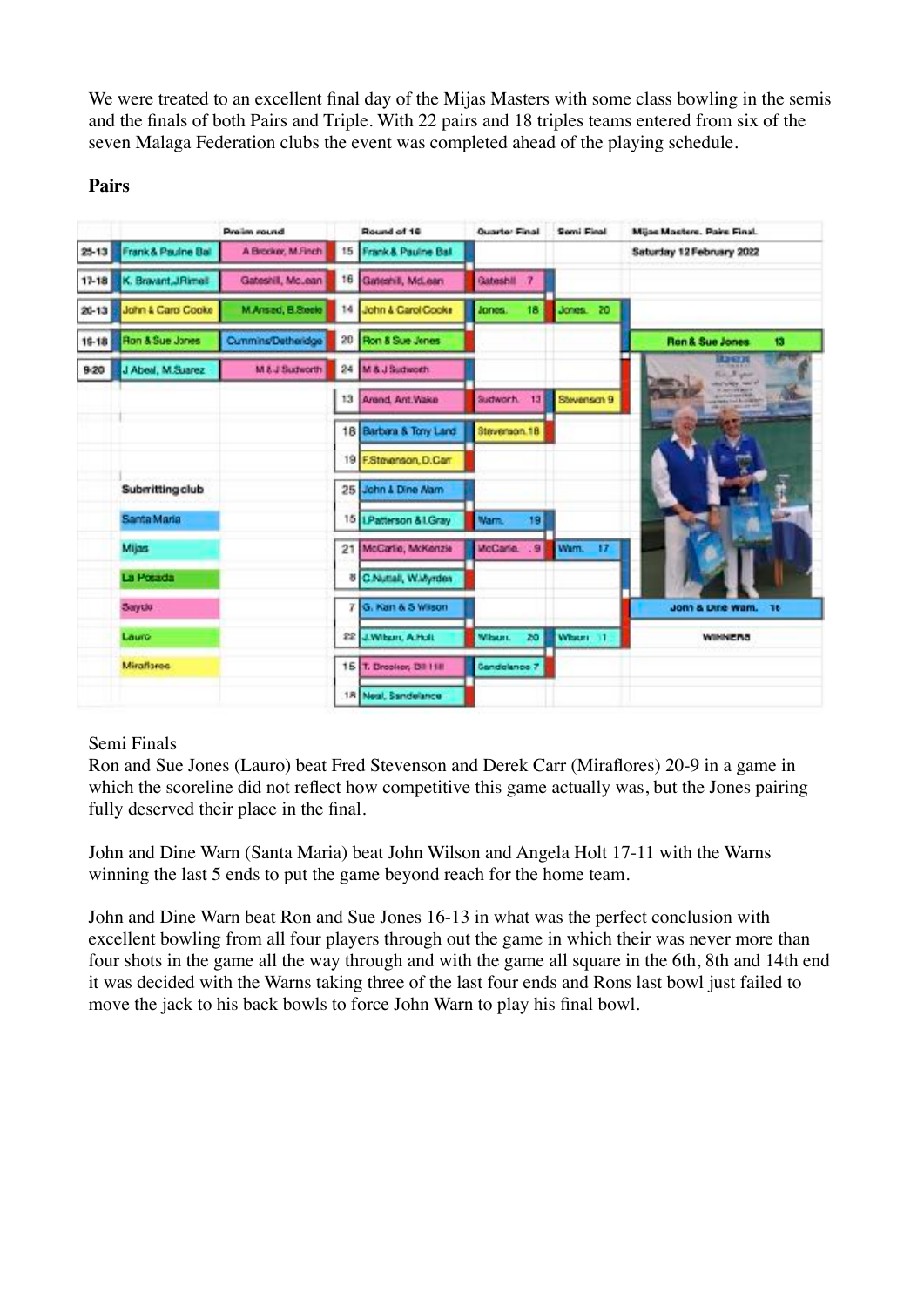## **Triples**

| Preliminary                     | Found of 16                    | Quarter Final                  | Sem Fina             | Mijas Masters Triples Final.                   |
|---------------------------------|--------------------------------|--------------------------------|----------------------|------------------------------------------------|
| Helt, Fenton, Not. 22           |                                |                                |                      | Saturcay 12 February                           |
| Land, Land, Ball,<br>o          | 18 Polt Fenton Holt.           |                                |                      |                                                |
| Rows, Sade, Woodngs, 4          | 13 Kair, Kair, Cummns          | Holt<br>10                     |                      |                                                |
| Kan, Kan, Currime. 20           | 15 Cocka, Cocka, Wocley        | Patterson, 51                  | Patterson 2C         | WINNER                                         |
|                                 | 17 Fatterson, Storts, Gray     |                                |                      | lan Patterson, John Fenton Jan Gray.<br>23     |
| Suomitting club                 | 8 Arend, Sudworth Wake         |                                |                      | tier<br><b>Mallac</b><br><b>STATE OR</b>       |
| <b>Rontz Maria</b>              | 22 Wilson x3, Rimal            | Wilson.<br>10                  | Gateshill, 7         | and changing them. Then<br><b>CRIMINAL</b>     |
| Miaa                            | 14 Nutall Nyrtee, My den       | Catsolill, 20                  |                      |                                                |
| La Posada                       | 27 Gateshill McLaan, Price     |                                |                      |                                                |
| Saydo                           | 25 Ansted, Buckley, Ferwick    |                                |                      |                                                |
| <b><i><u>Miraflores</u></i></b> | 11 MoCadio, Malterzic, MaCadio | <b>Anatod.</b>                 |                      |                                                |
|                                 | 18 Sandelance, Neal, Corbett.  | Senderance 26                  | Sancelance.          |                                                |
|                                 | 10 Risher, Margan, Detheridge  |                                |                      |                                                |
|                                 | 19 O'Braidaigh, Ball, Parkin   |                                |                      | Juan Abeal, Kevin Riaward, Mando Suarez.<br>18 |
|                                 | 141<br>Drooker, Hill, Finch    | C'Braidaigh 10                 | CO.<br><b>Abasi.</b> |                                                |
|                                 | 15 Absel, Beaveril, Suerec.    | <b>About</b><br>$\blacksquare$ |                      |                                                |
|                                 | 14 Stevenson, Can, Hanley      |                                |                      |                                                |

## Semi Finals

Juan Abeal, Kevin Bravant and Manolo Suarez beat Tony Sandelance, Bill Neal and Joan Corbett 23-8 within the distance with an excellent performance in the all Mijas clash.

Ian Patterson, John Fenton and Ian Gray (Mijas) beat Alan Gateshill, Tom McLean and Clive Price 20-7 with the home club holding their opposition on zero until the tenth end and despite winning five out of the last seven ends played the Saydo team were held to singles and doubles by some good defensive bowling to see out the game.

The all Mijas final seen the Patterson skipped trio off to a flyer with Gray and Fenton building the head and were 9-0 after four ends before the Abeal triple won the next five ends to take a two shot lead. A three, four and two in quick succession took Patterson to 18 -12 and with another four shots in the 16th end was enough to see them over the line. A great final and well done to all the players involved who contributed to what was a keenly contested final.

The presentation of prizes also recognised the efforts of Jean Bamber and Joan Sandelance who were responsible for the catering and vast majority of the bar work.

A special thanks to our sponsors Ibex Insurance and to all the Mijas members who supported the event their with covering bar duties, green preparation, event organising and providing the Competent person for Umpire duties.